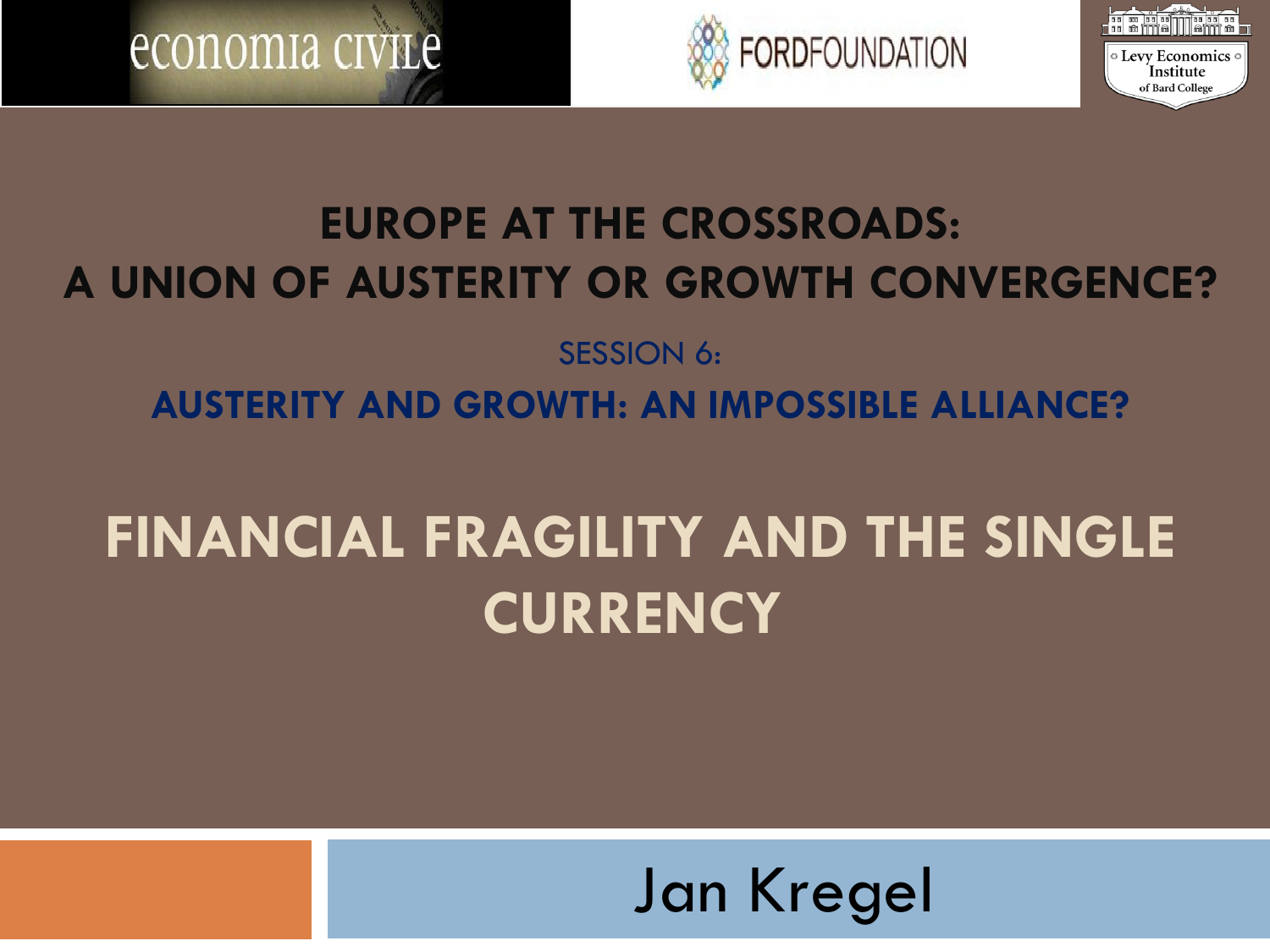# Guiding Principle

"It is obvious that no country can go on for ever covering by new lending a chronic surplus on current account without eventually forcing a default from the other parties."

"The Balance of Payments of the United States" J. M. Keynes, Economic Journal, Vol. 56, No. 222 (Jun., 1946), pp. 172-187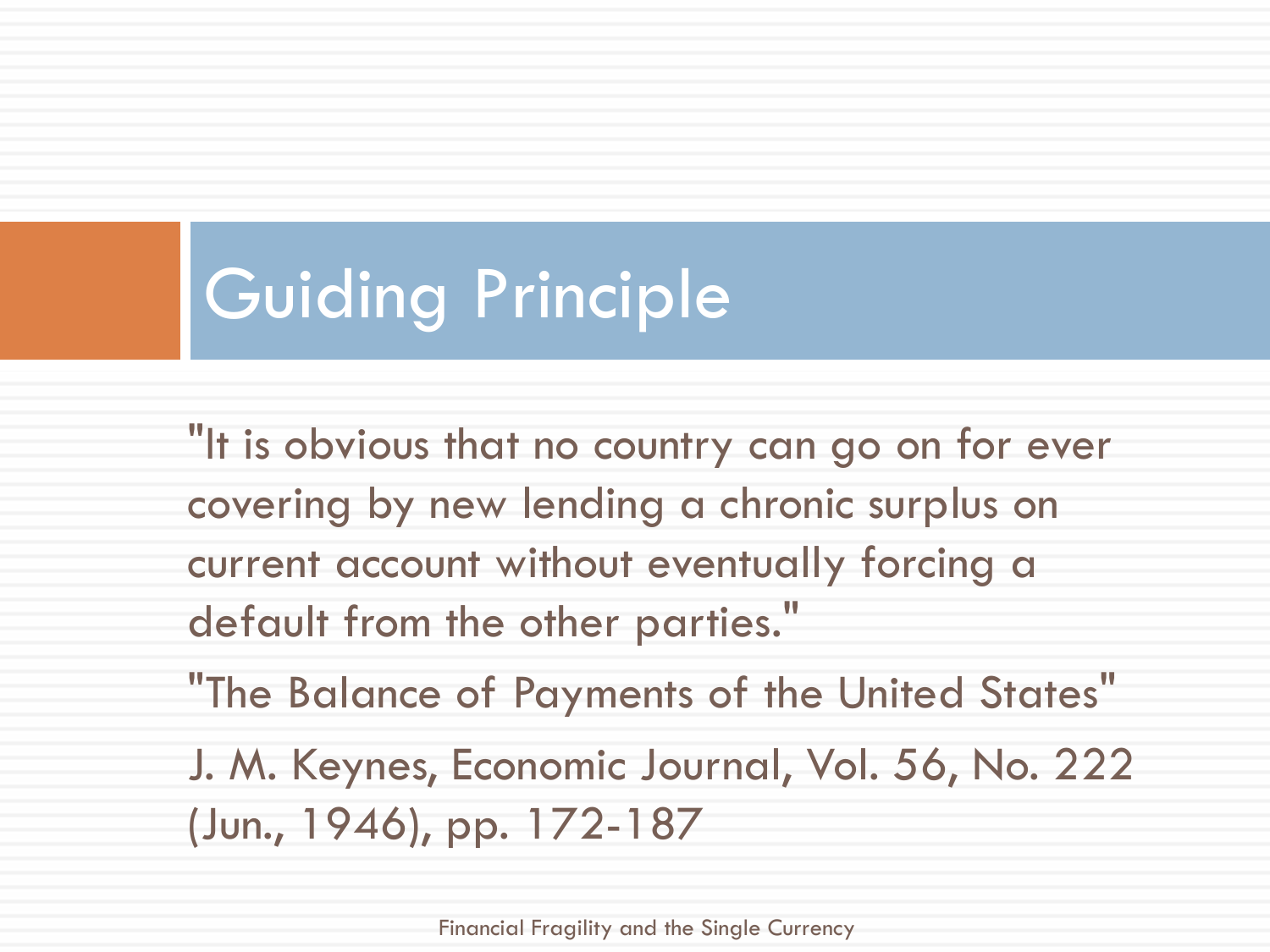## EMU and the Single European Act 1986

- □ To Rejuvenate Political Impetus to stalled Integration process
	- **T** Trade integration and growth had slowed
	- $\blacksquare$  **1988 Cecchini Report: Europe 1992 The Overall** Challenge
		- Estimated Impact at 5% of Community GDP
	- **□** Supply Side Policies: No need for (inflationary) monetary stimulus or deficit spending
		- Would reduce prices by 6%, improve fiscal balance by 2.2% of GDP and improve external balance by 1% of GDP

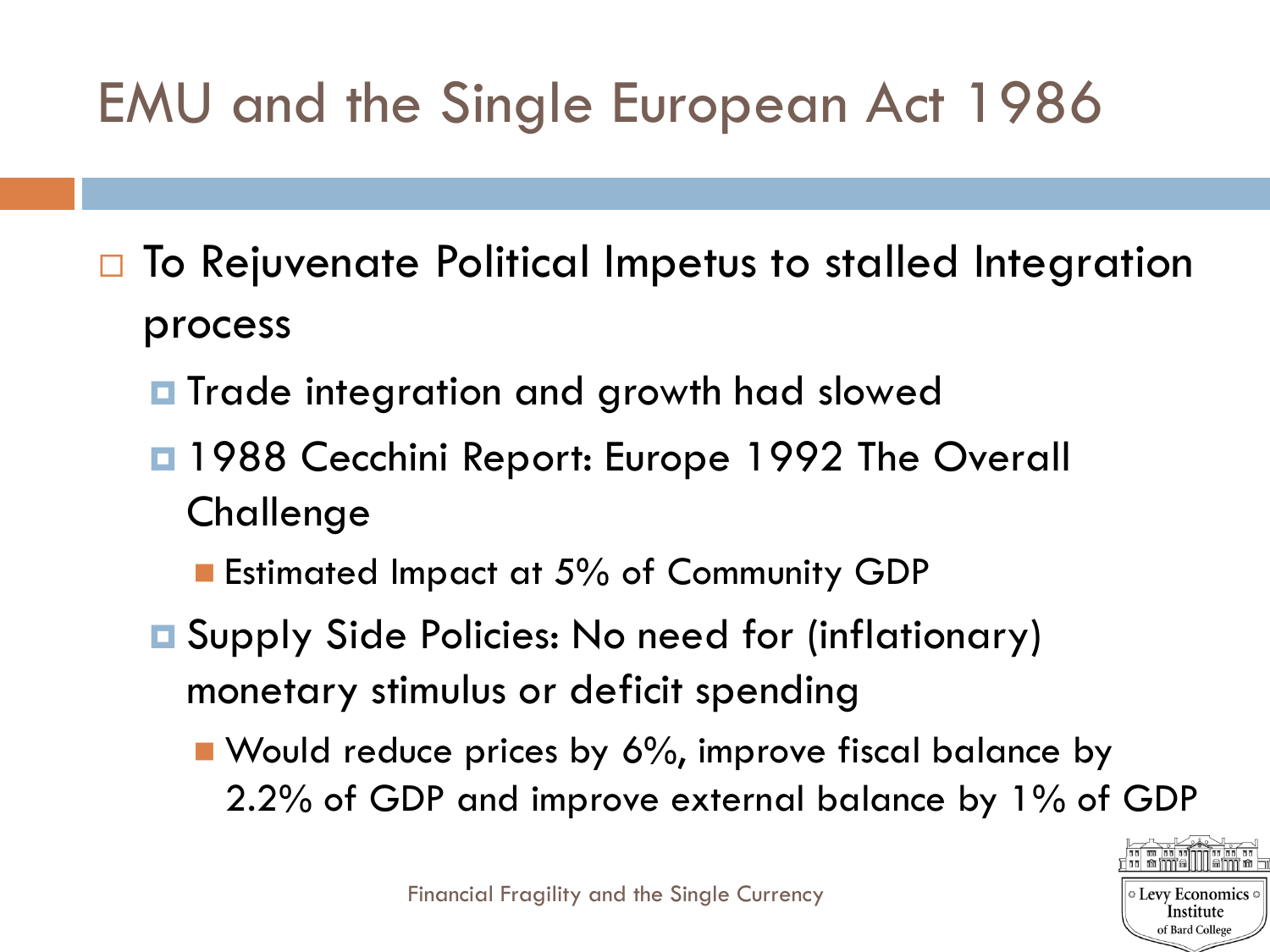# Cecchini Was Wide of the Mark

- □ Average EU growth rates continued to decline from 3.2 percent in 1970s, to 2.25 percent in the 1980s, and below 2 percent in the1990s.
- $\Box$  Introduction of the single market did coincide with a decline in inflation rates from over 10 percent in the 1970s and '80s to below 2 percent in the 1990s.
- But this decline also occurred in non-EEC countries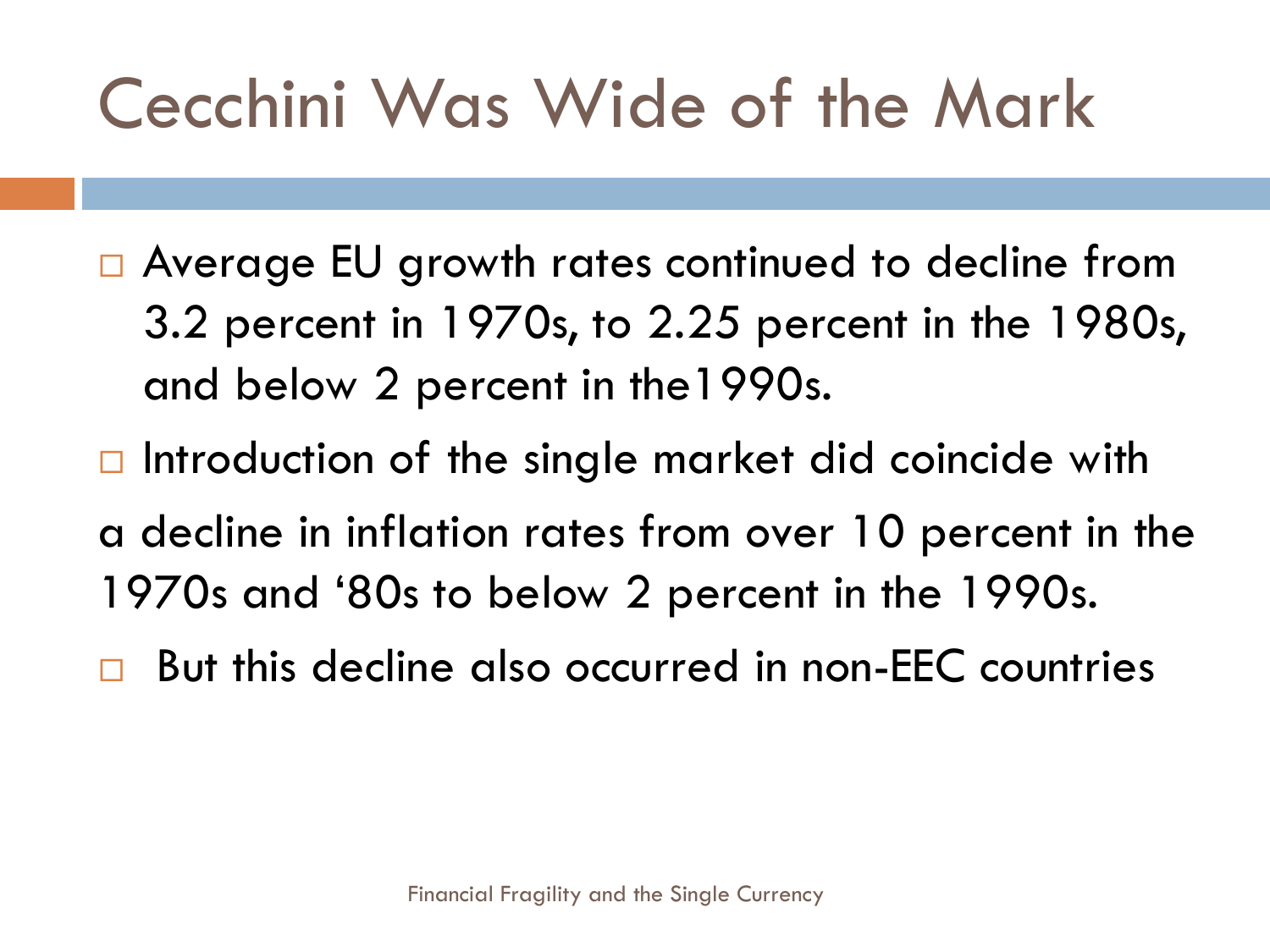## **Made Monetary Integration more pressing**

- $\Box$  To insure success of the "Single Internal Market" the EU accelerated **Monetary Integration**
	- Bremen/Brussels 1978 European Monetary System (EMS)
	- **E** Article 20 SEA Economic and Monetary Union (EMU)
	- **E** Maastricht: A Common Currency for the Common Market: Euro Timetable, Entry conditions and ECB
- **But Political Unification lagged far behind**
- $\Box$  Is the Gap Coming Back to Haunt resolution to the European Union Sovereign Debt Crisis?

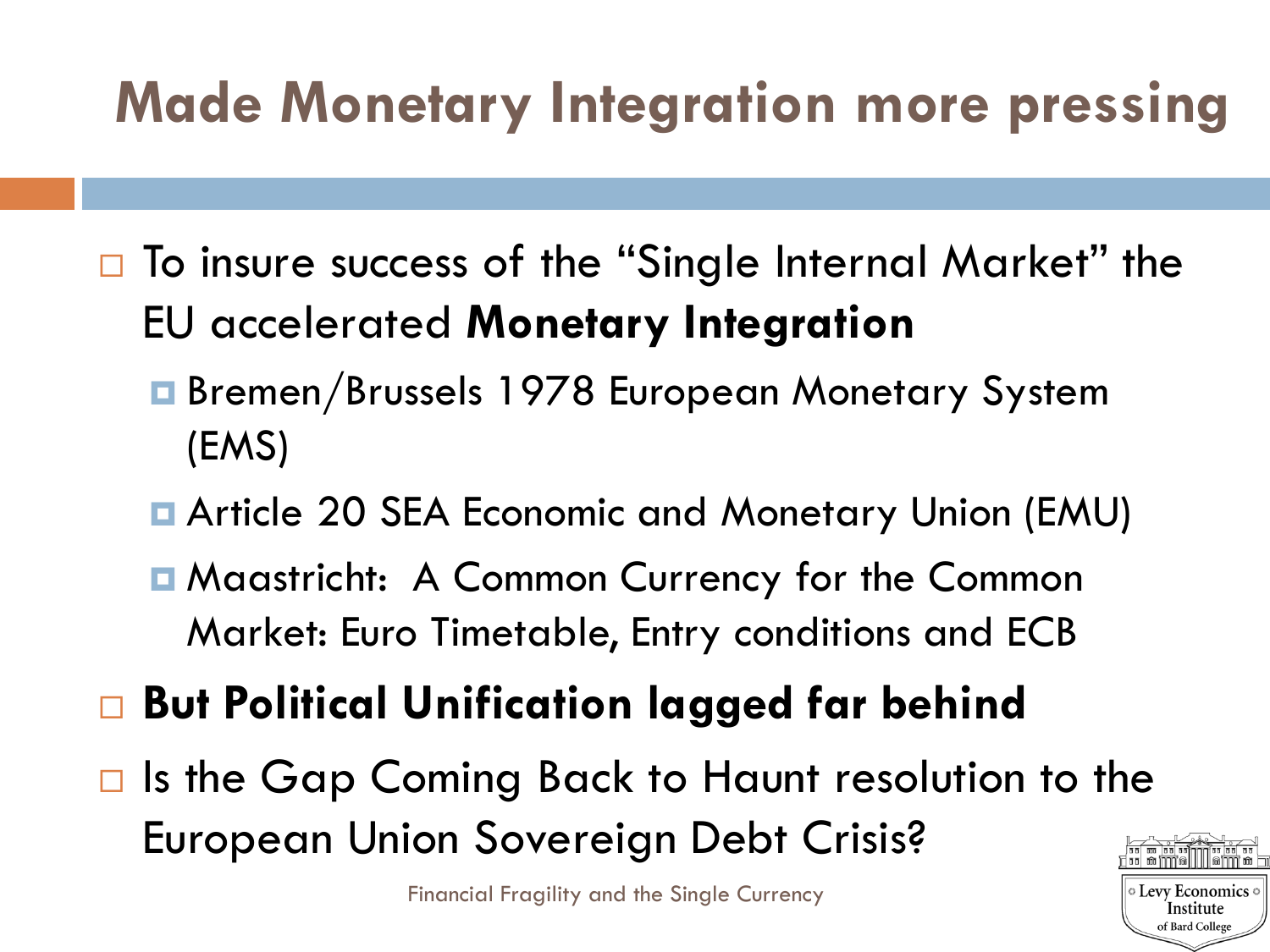## And created MAASTRICHT's Variable Velocity

"Historical experience shows that national territories and monetary territories coincide. … the relevant legislation as a rule defined monetary sovereignty in relation to a national territory. … In contrast to the normal rule, the Maastricht Treat implies a clear discrepancy between the intentionally rather modest political integration and monetary integration."

Otmar Issing "Europe: Political Union Through Common Money"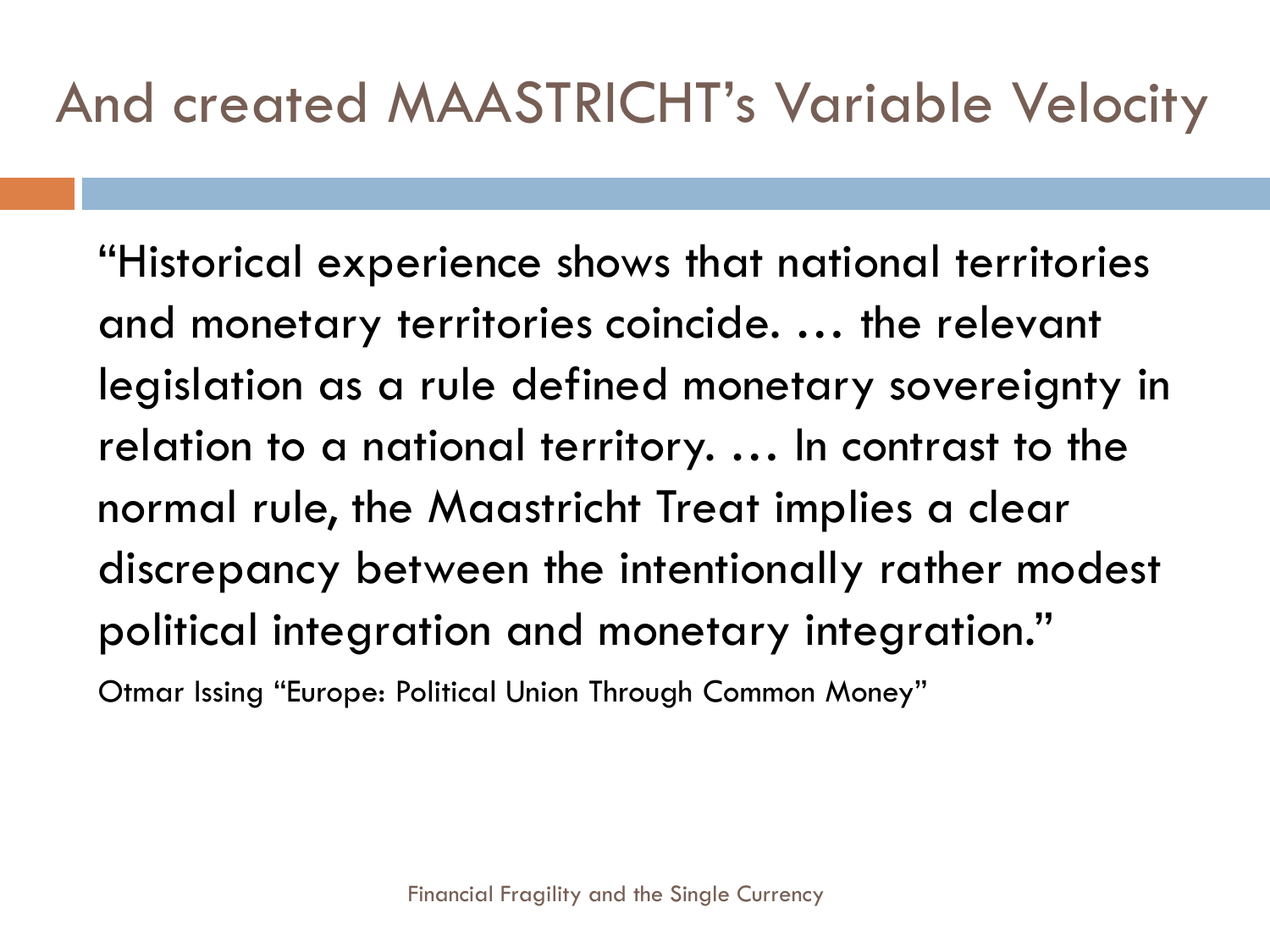# Political integration limits monetary union?

#### □ For Germany, YES

□ "After a certain point, economic integration cannot realistically be expected to advance further without the prospect of further progress in the field of politics. The transfer of an elementary sovereign right such as monetary policy to a European Central Bank is likely to mark that point."

Hans Tietmeyer, 1995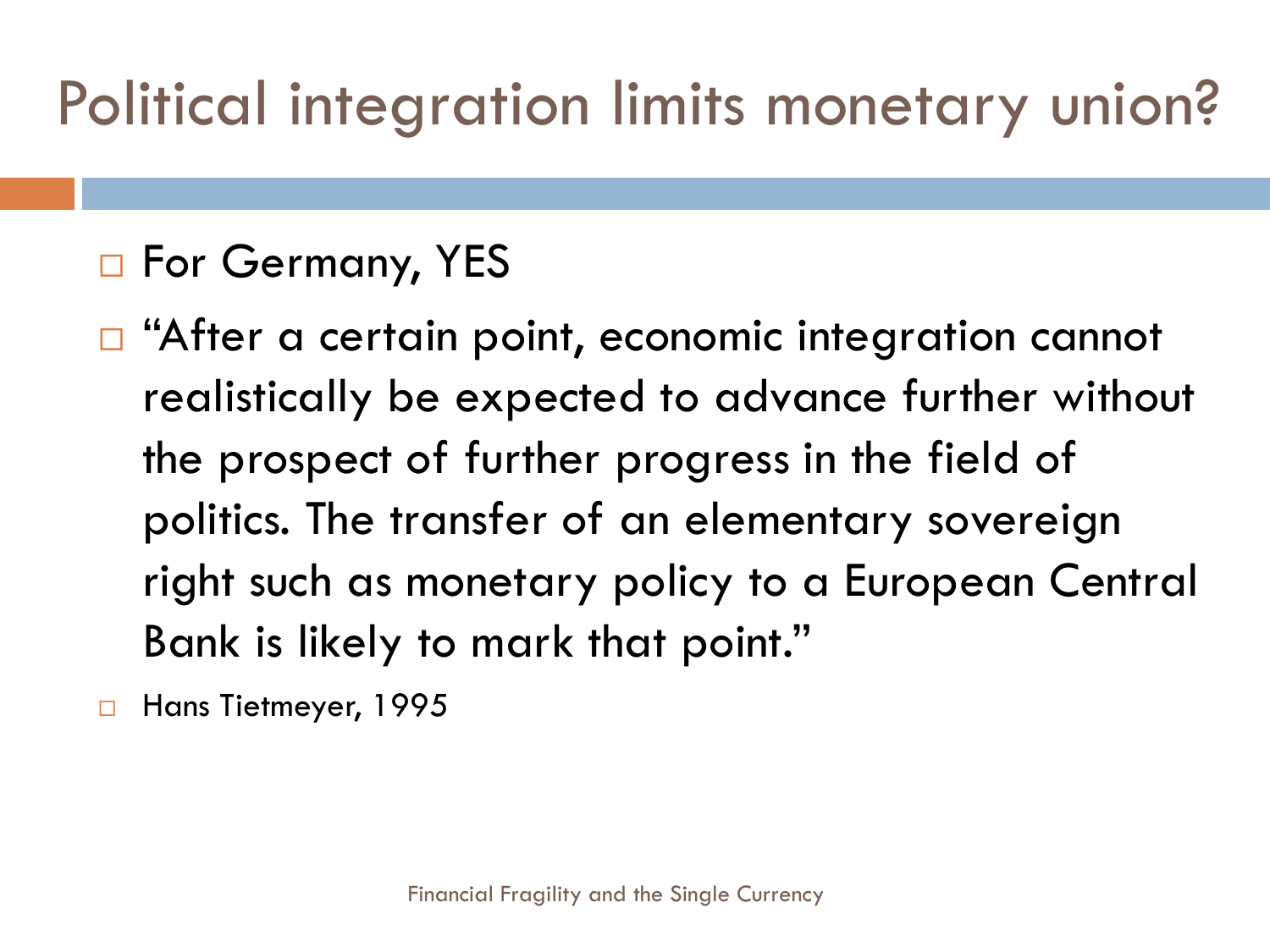# Why political union is important

- $\Box$  In a single currency system, absent devaluation, negative external shocks will have to be met with increased (downward) flexibility in wages and conditions in labour markets
- $\Box$  Political unification designed to harmonise social safety nets (at highest common denominator) goes against required labour market adjustments. Social safety nets have to be redesigned
- □ Monetary union may reduce a government's incentive to implement prudent fiscal policy since there is no exchange rate risk and the impact on interest rates is absorbed by common interest rate policies.
- □ Resulting national differences in unemployment and commitment to fiscal prudence will produce political pressure for compensation from the wealthier or less indebted to the poorer or more indebted areas and undermine political solidarity as well as support for common ECB monetary policy.
- $\Box$  It may even undermine the ability of the ECB to establish the price stability that is the prerequisite for the EURO to be established as a credible alternative to national currencies.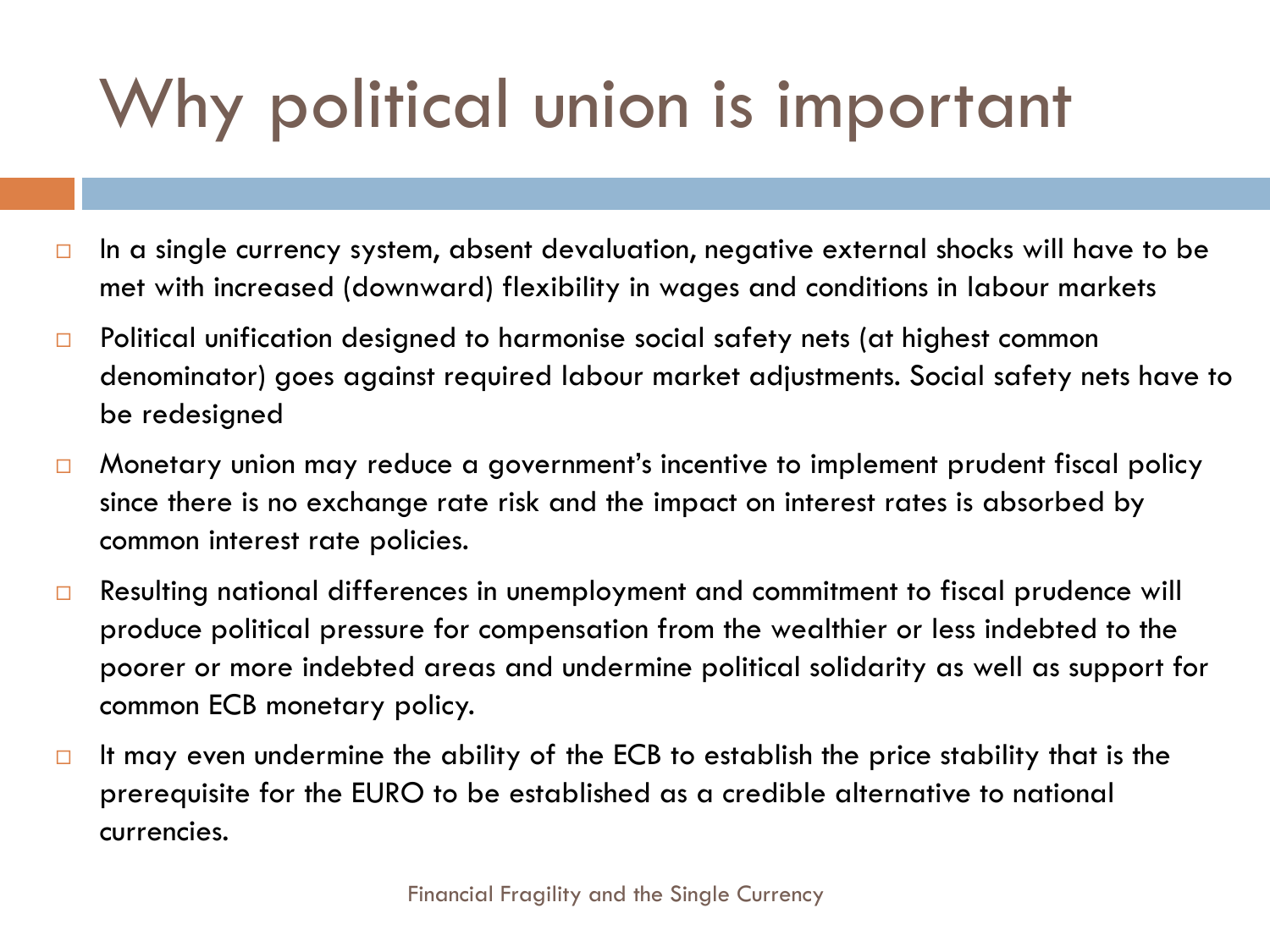# What was Germany's policy?

- □ Germany adapts to Single Currency
	- **Reduce fiscal deficit caused by E. German unification**
	- **□** Reduction in Social Welfare System
	- $\blacksquare$  Increased flexibility in labour markets
	- **E** wage increases below productivity
- $\Box$  The failure of the rest of the EU to follow these policies has produced precisely the kind of political pressure that German experts had foreseen in 1996
- □ And now Germany calls for the rest of the EU to adopt deep political integration to preserve the EURO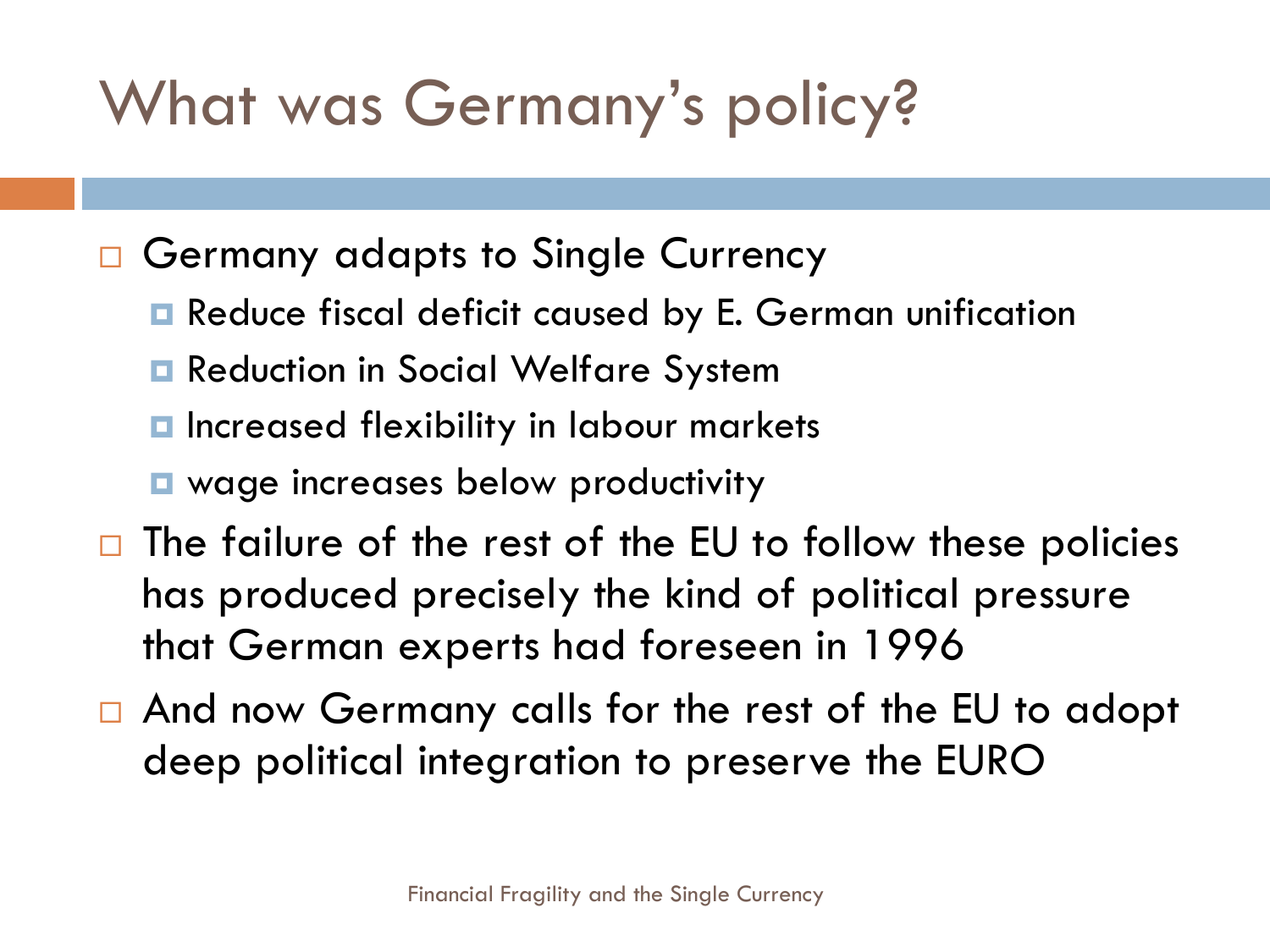In the Absence of Political Integration control on Government budgets became even more important

- Single Currency and Article 104 (Lisbon 123) on ECB lending to governments
- □ Means governments cannot fund themselves and borrowing will depend on private market conditions
	- **□ Governments need to run fiscal surplus to fund**
	- **Q** Governments need to run fiscal surplus to keep AAA credit rating that allows borrowing
	- **□** (Except BIS gave it to them irrespective of debt)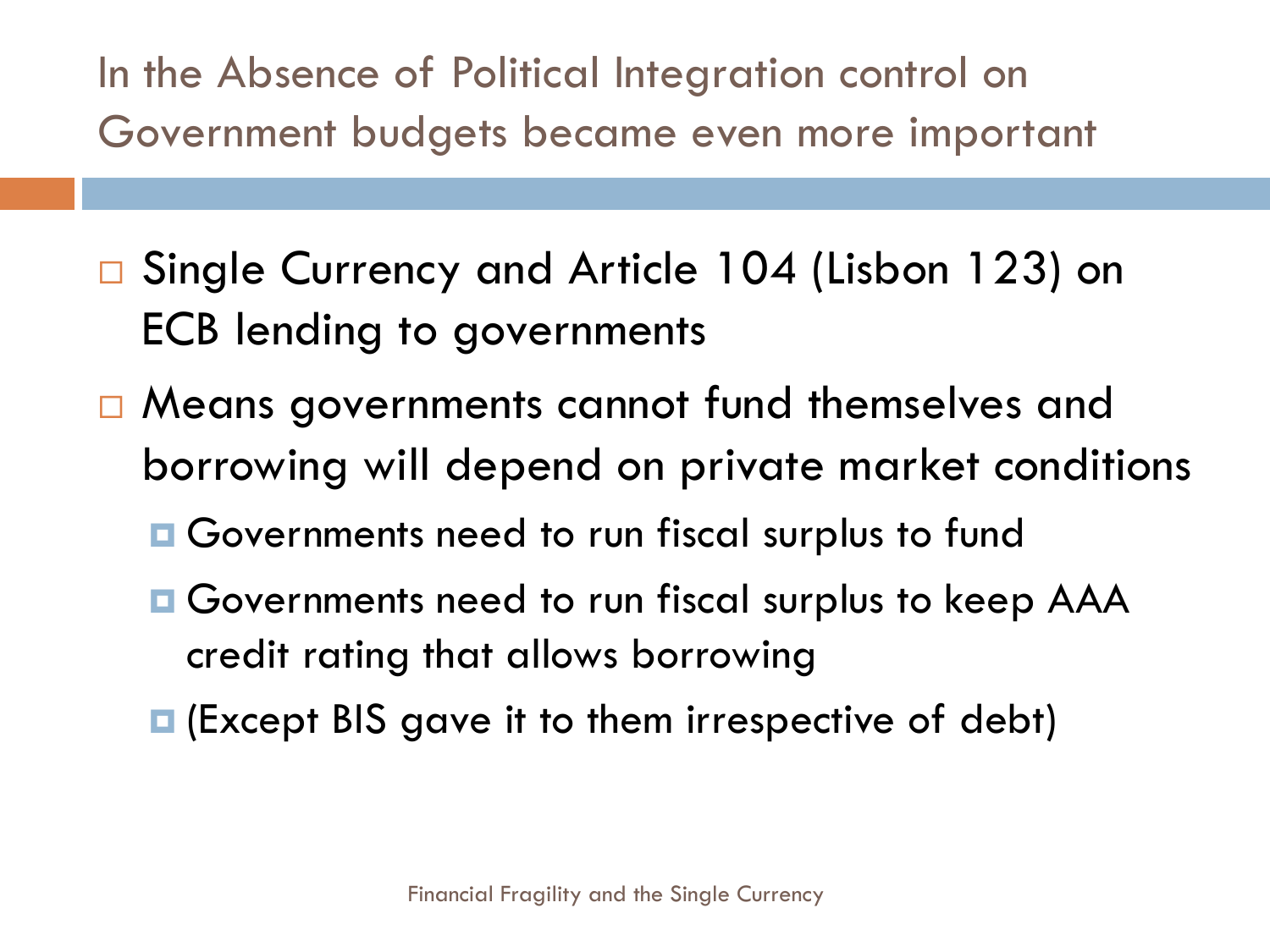#### The Rational for the SGPact and Six Pack Conditions

- $\Box$  Problem is to avoid the moral hazard created by the gap between monetary and political unification
- □ While the Conditions for entry are strict, and failure to meet them produces the ultimate sanction, exclusion from the Euro
- $\Box$  After entry, there are few sanctions to failure to maintain the entry conditions.
- $\Box$  Thus, you need incontrovertible pre-entry proof and hard post entry sanctions that debt and deficit conditions will be met.
- And this again requires strong political unification.

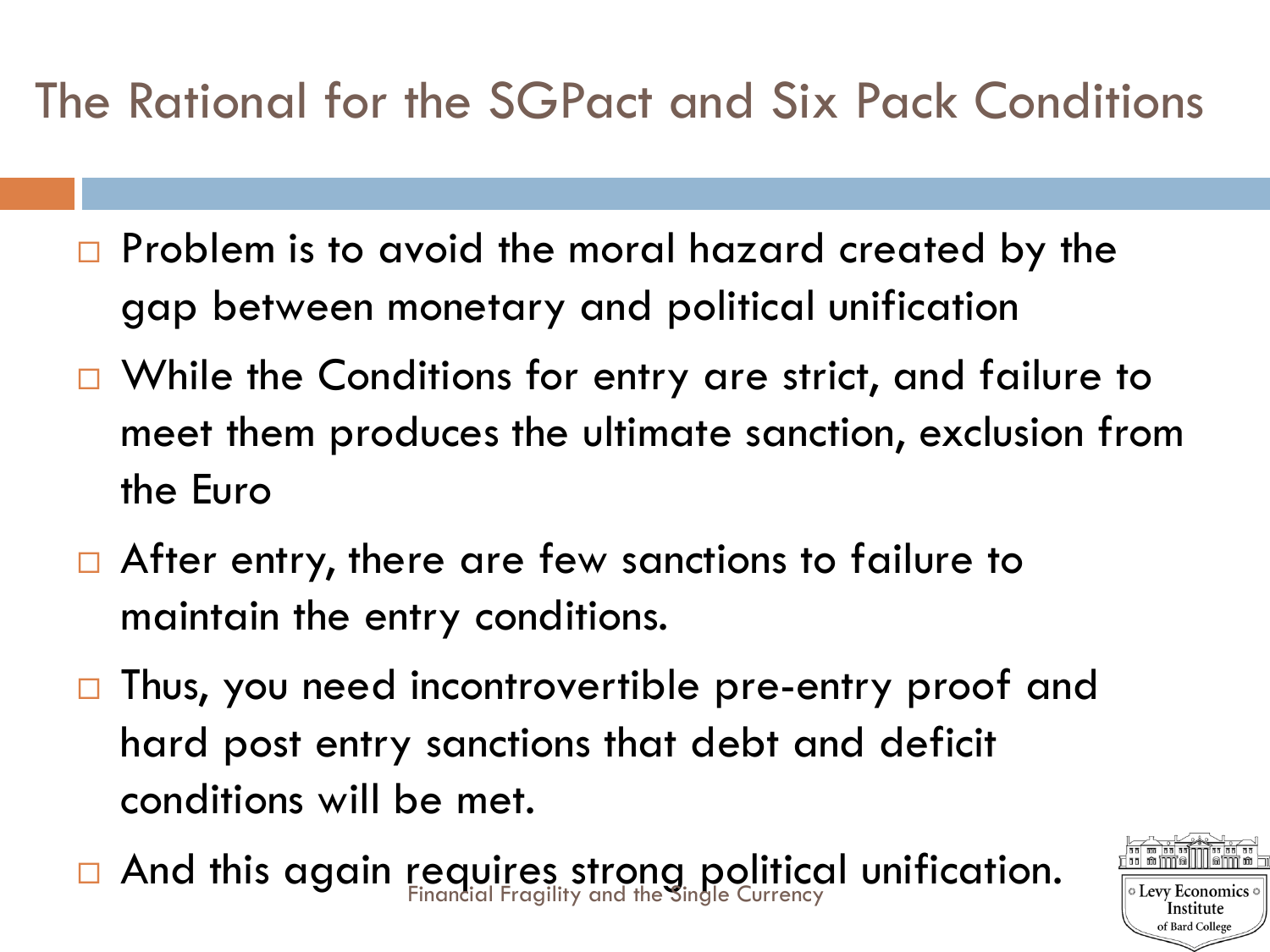## Under the Euro: No "Sovereign" Debt

- $\Box$  Euro = Fixed exchange rate system
- □ Government Debt similar to Private Debt
- Repayment of Private Debt: Profits (Wages) or Borrowing or Asset Sales
- Repayment of Sovereign Debt: Taxes or Borrowing (Roll Over) or Asset Sales
- □ Just as different private borrowers have different credit risk, "Sovereigns" have different credit risk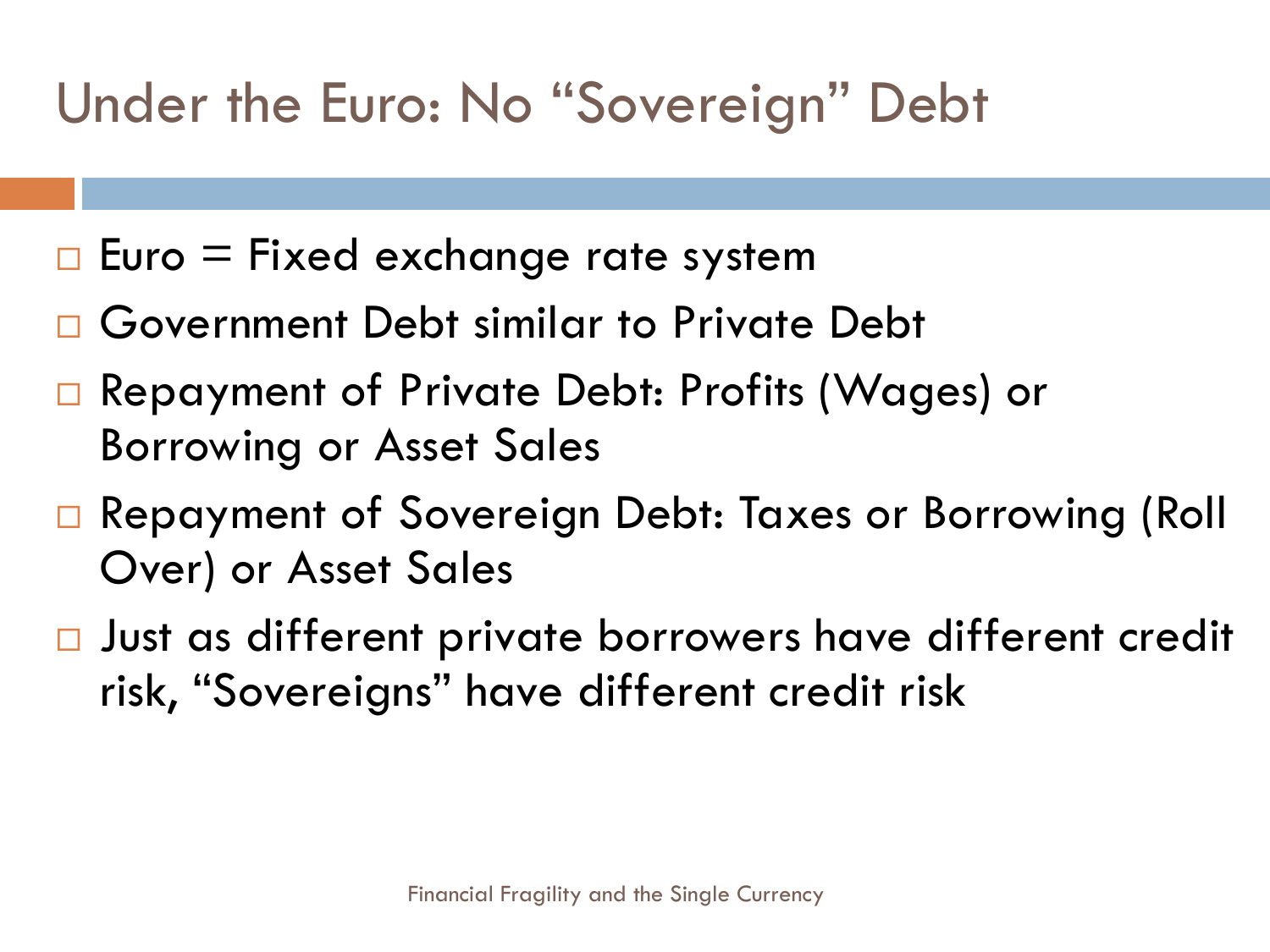# Fiscal Balance and Financial Instability

- $\Box$  The concern to insure ironclad conditions on fiscal balance is thus understandable.
- □ But are these fiscal conditions required for monetary stability conducive to financial stability?
- □ Minsky provides a way to analyse Financial Fragility in terms of
- □ Hedge
- □ Speculative
- □ Ponzi financing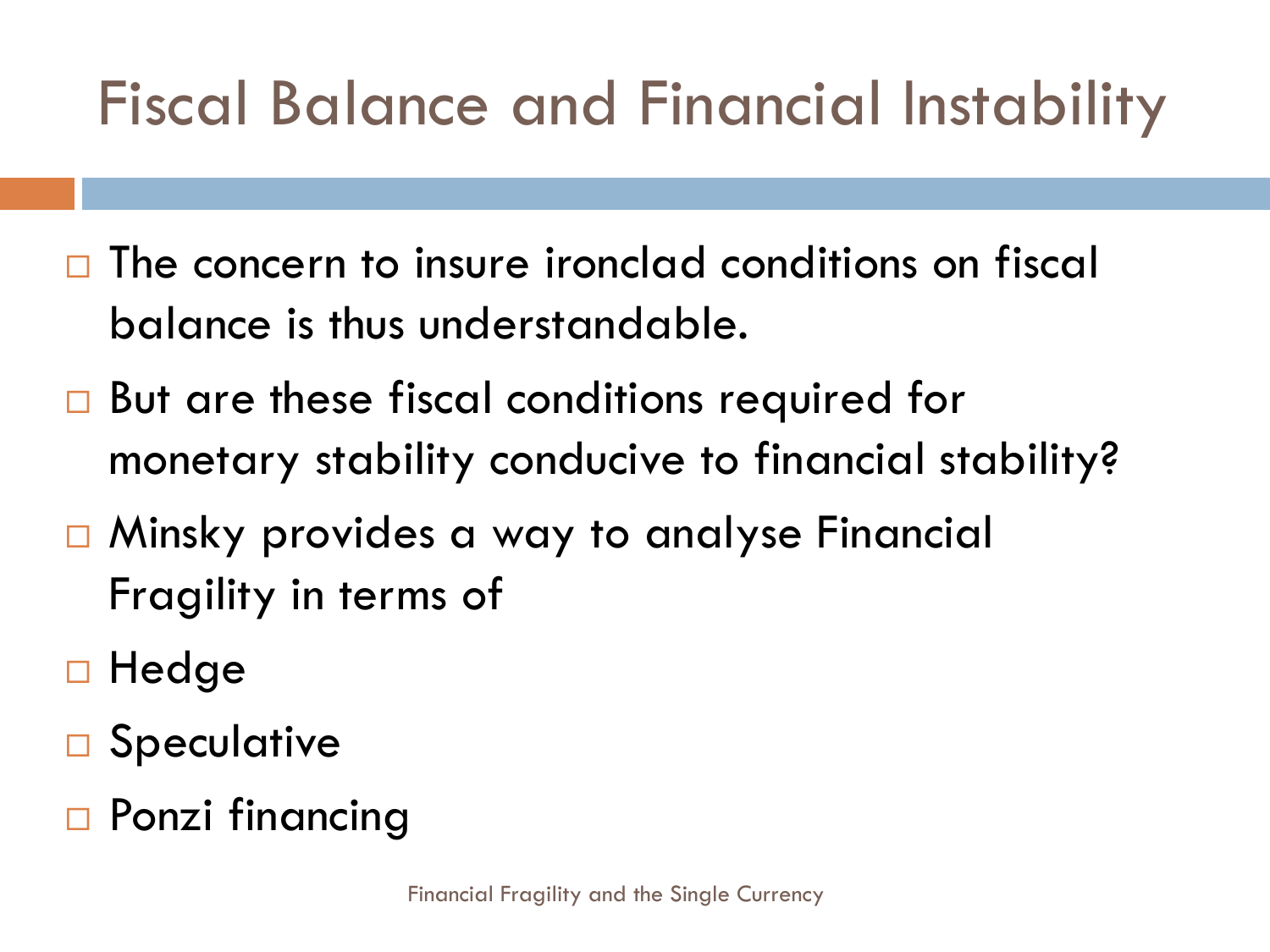Minsky Financial Stability: Hedge financing

- □ Hedge Financing for the Sovereign
- $\Box$  Requires Tax yields greater than expenditure by a cushion of safety
	- $\Box$  (T>>G).
- □ But, this requires Private Sector to
	- **<u>E</u>** Increase tax payments
	- **Reduce Consumption, Increase saving**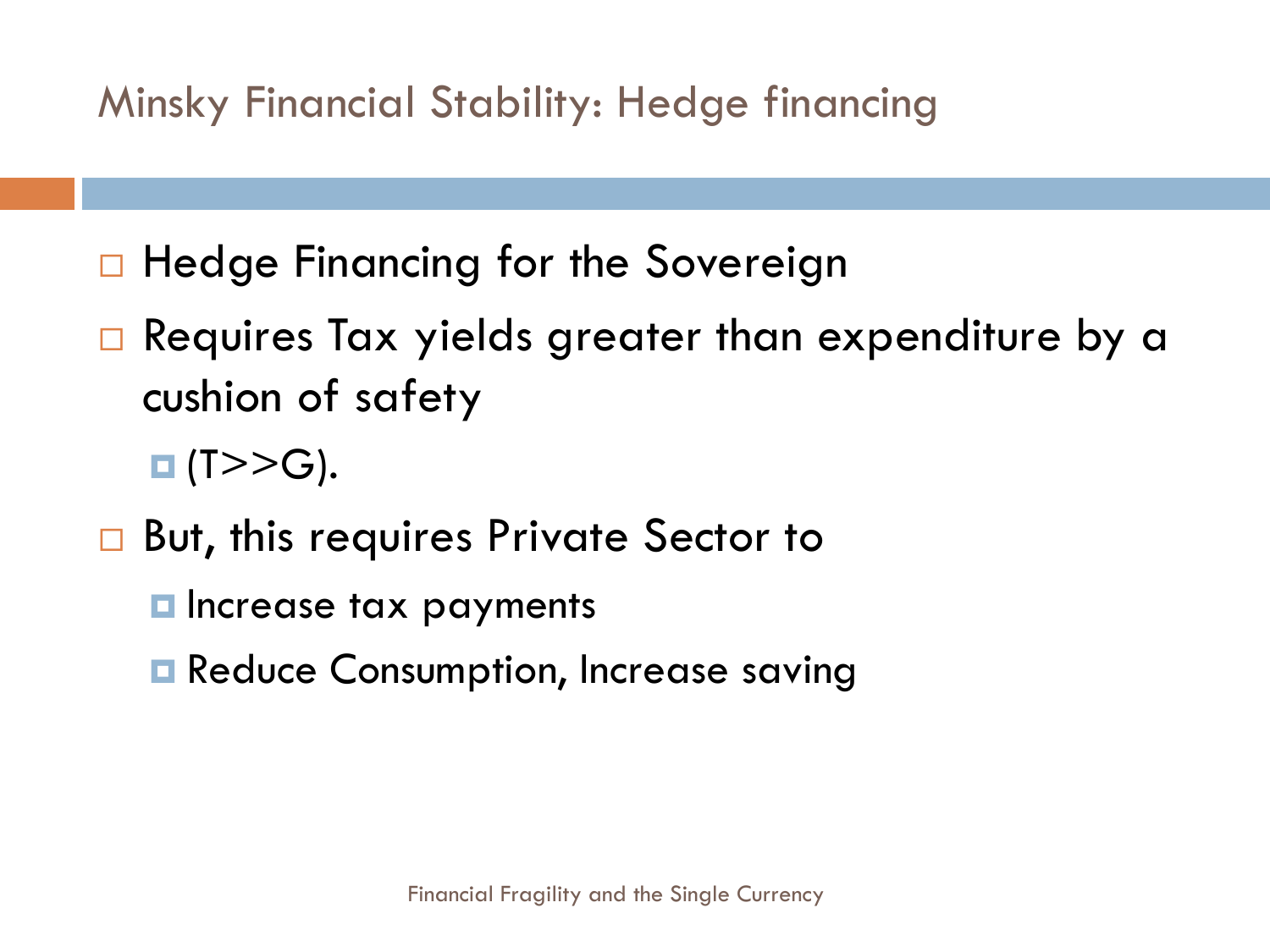Minsky Financial Stability: Hedge financing

 $\Box$  The ability of the private sector to

 $\blacksquare$  increase tax payments

**<u>E</u>** repay debt

 $\Box$  Requires private sector to spend less than it earns

 $\blacksquare$  Households: Y-C  $\gt$  > 0

 $\blacksquare$  Firms: Net Profits  $> 0$ 

□ For Combined Private sector: S> I

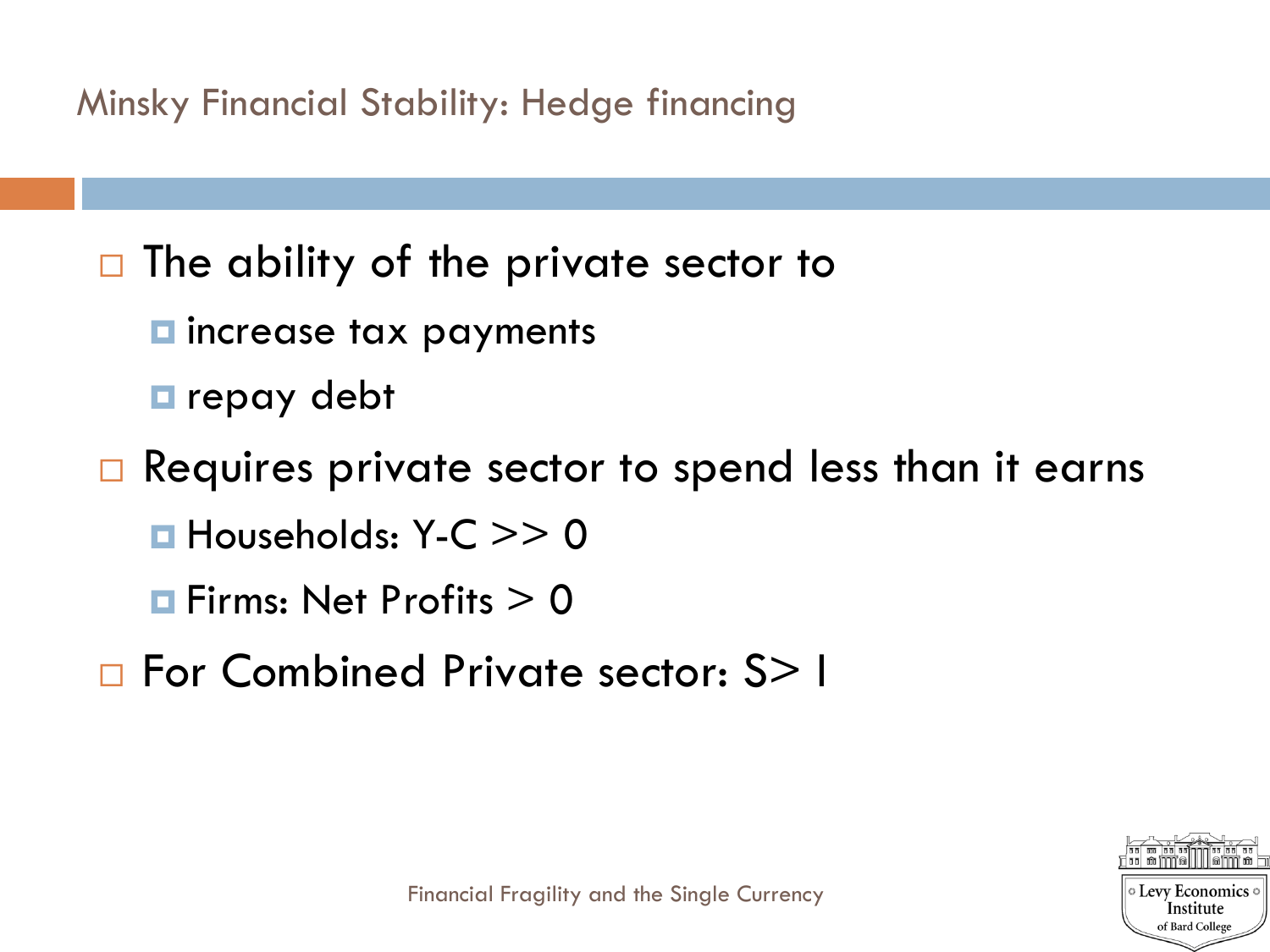### Government hedge requires Private sector Debt

- □ Government Hedge T-G>0 or T>G
- □ Private Sector Hedge Y-C>0 or S-1>0
- □ But we know that for a closed system:
- $\Box$  Macro Economic Balance  $0 = (S-I) + (T-G)$
- □ For the Article 104 conditions to hold

 $\Box$  S<I

□ And the Private Sector becomes increasingly indebted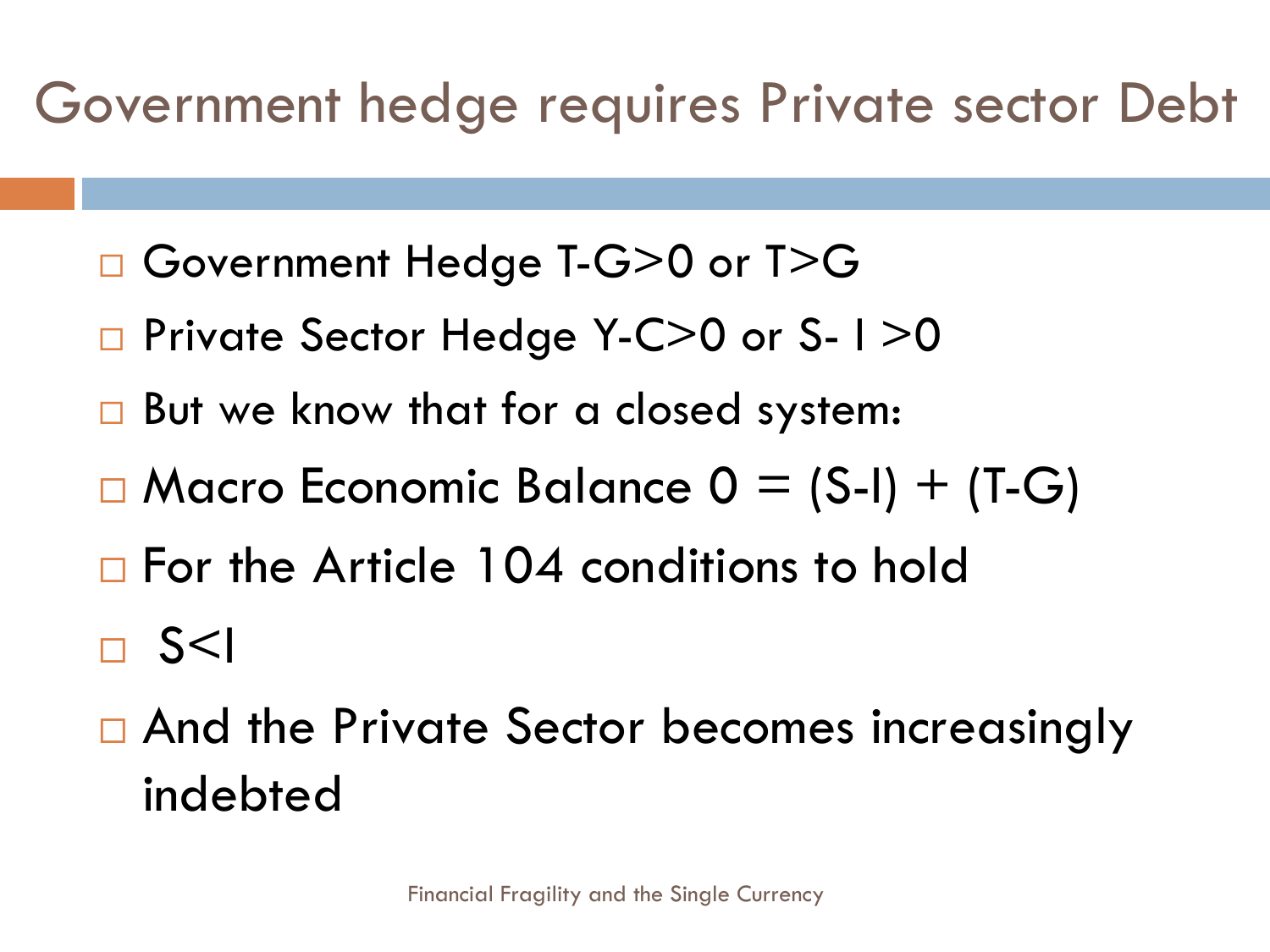# Minsky Financial Profiles?

- □ Private Sector:
- □ 1) Hedge:  $\Box$  a) S>I
- □ 2) Speculative: some more debt
- 3) Ponzi: S<I more debt, sell assets
- Sovereign:
- □ 1)Hedge:
	- $\blacksquare$  T>G
- □ 2) Speculative: some more debt
- □ 3) Ponzi: G>T more debt, asset sales

#### Macro Economic Balance  $0 = (S-I) + (T-G)$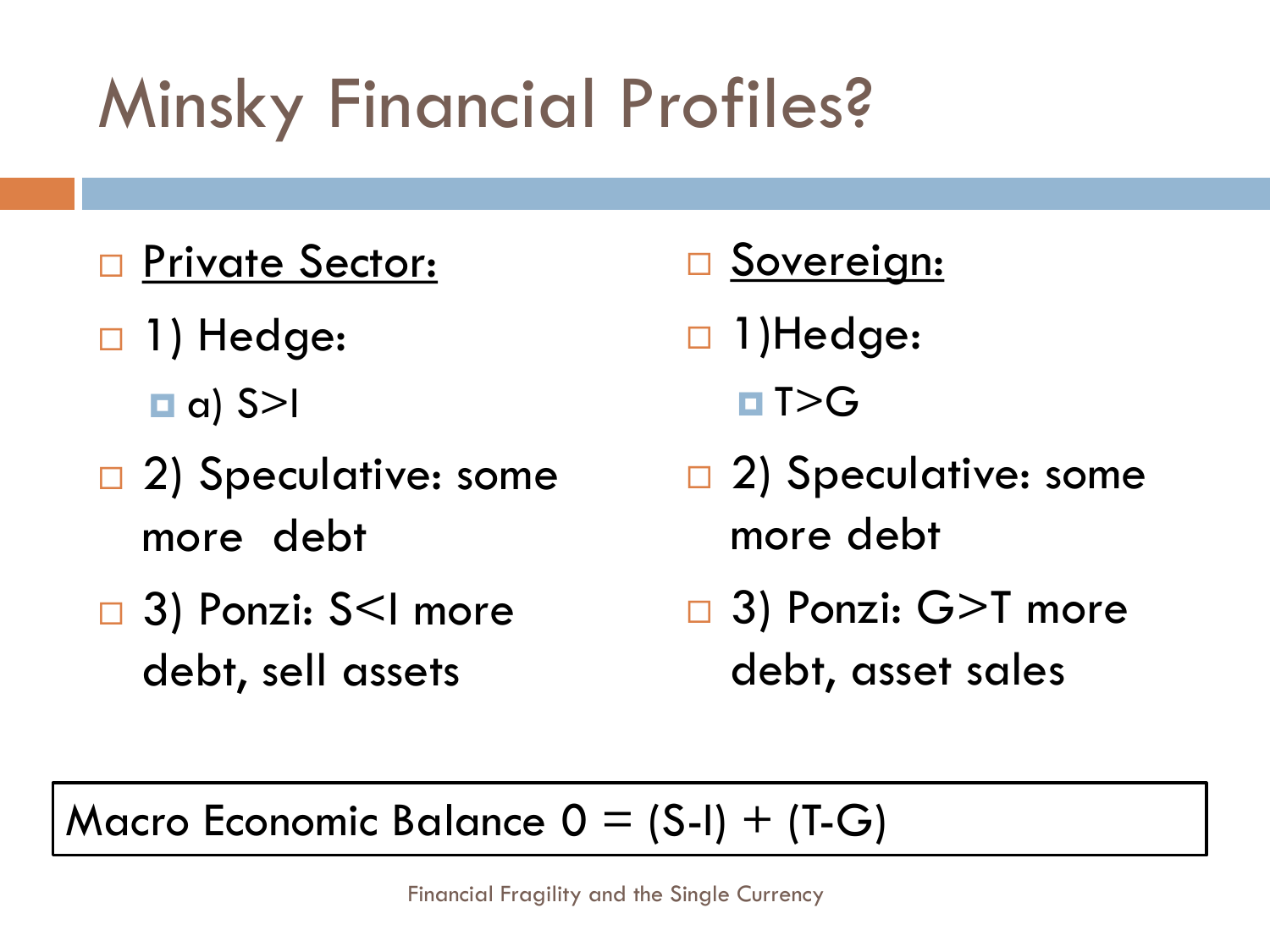# Is There a Way out of the Problem?

- Add the External Sector:
- $D = (S-I) + (T-G) (X-M)$
- □ We can have S>I and T>G IFF X>M
- □ Article 104 can only be met if the EU has an external surplus sufficiently large to offset the savings of the government and the private sector
- $\Box$  The EURO can only survive with an external surplus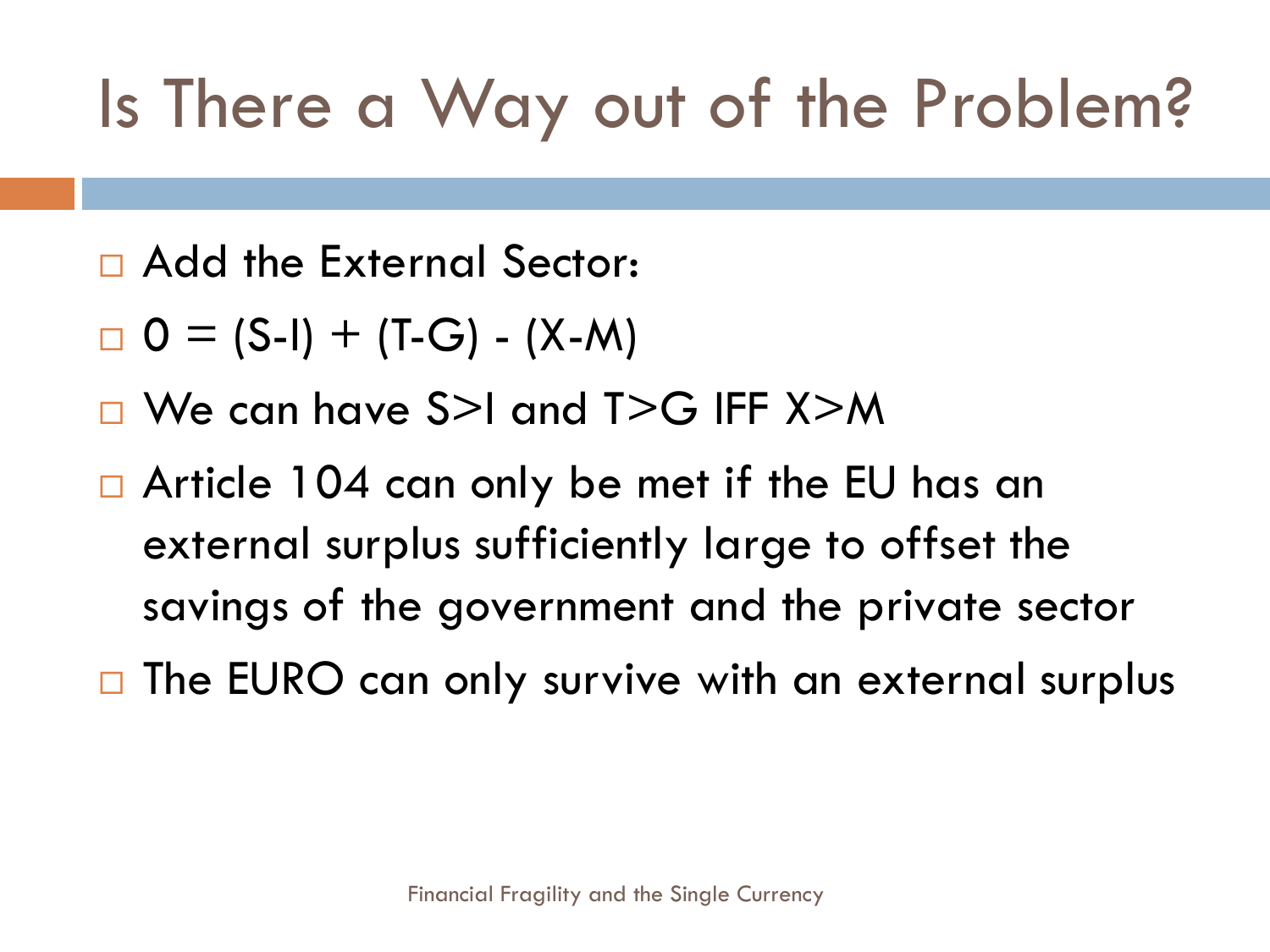Shift Financial Fragility to the External Sector

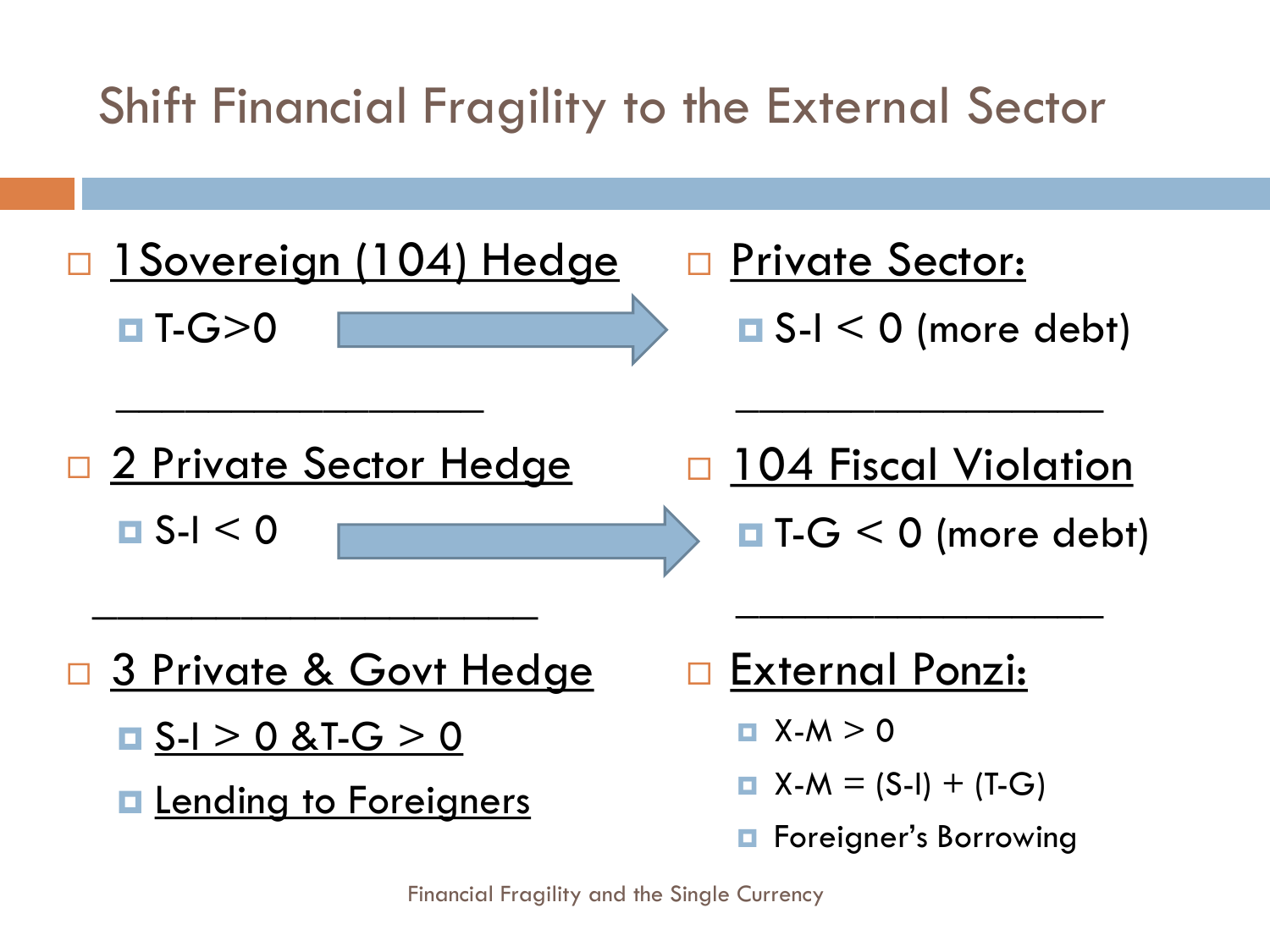#### Parenteau Diagram of Financial Balances

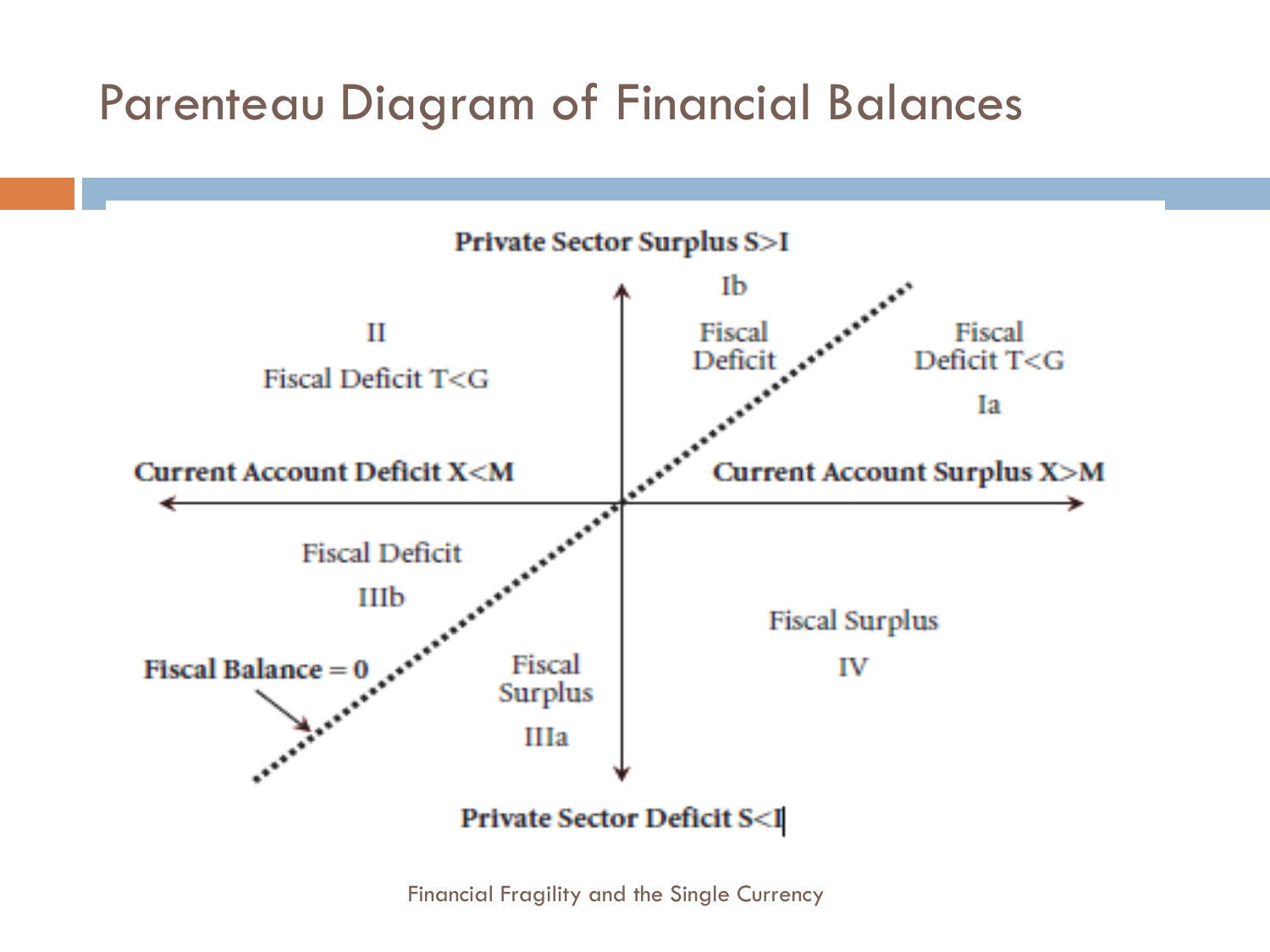#### Financial Balance: Government

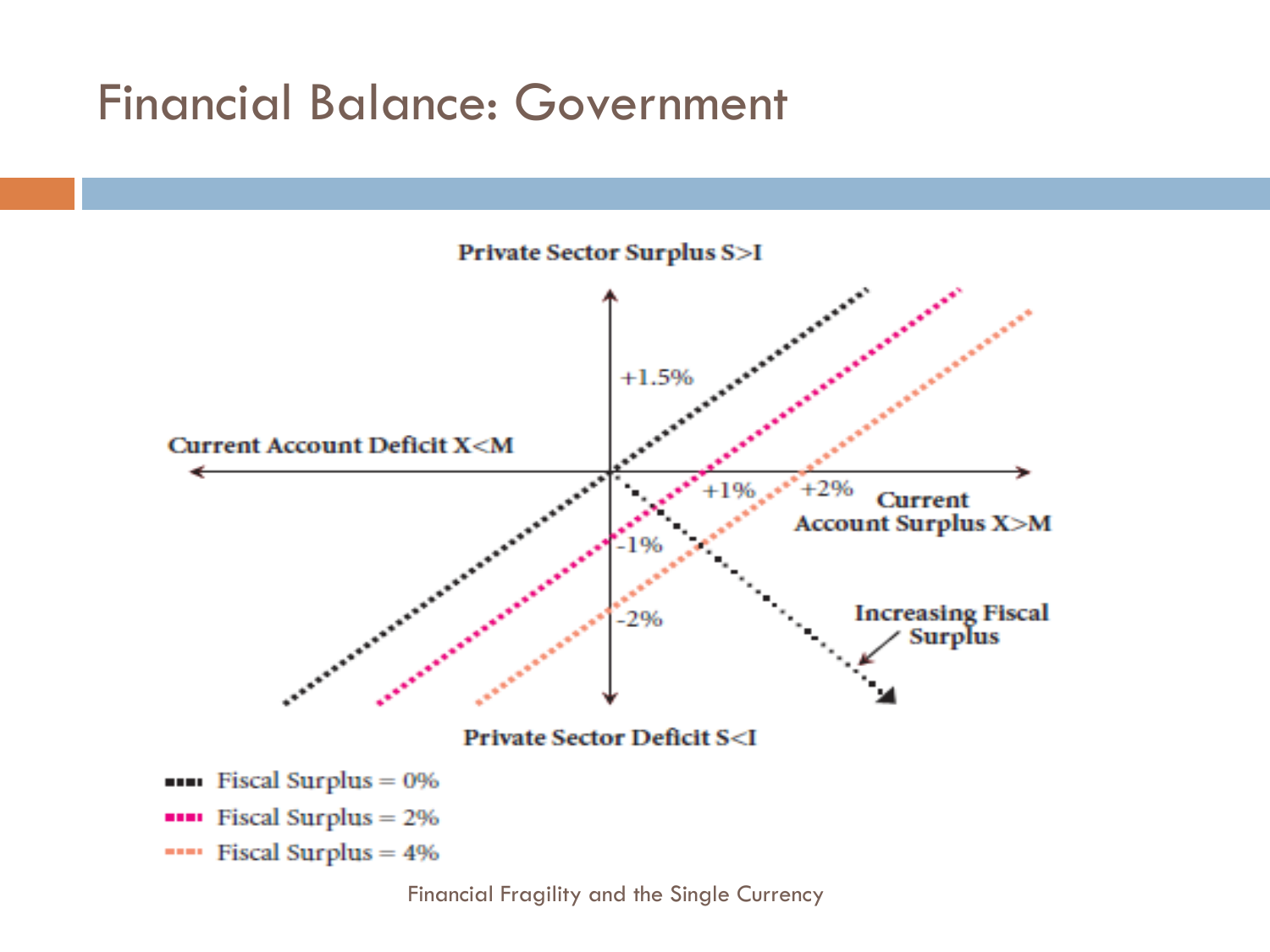Monetary Convergence, Real Divergence and Slow Growth

 $\Box$  "External" surplus is crucial determinant of ability of private and government sectors to repay debt.

- External account is mirror image of the net balance of the private and government sector of the country's trading partners
- Domestic adjustment to repay debt can only occur with the cooperation of the creditor trading partners.
- $\Box$ In the case of Greece, the most important "external" sector is the rest of the EU.
- Greece has little ability to increase exports rapidly due to real divergence due to differential impact of capital flows

**EXCEPTION: Export labour (Emigrant Remittances)! LITHE SOLUTION CANNOT BE IN GREECE ALONE**  $\Box$ It must involve the Surplus Countries  $\Box$  Or the existence of a large external debtor country

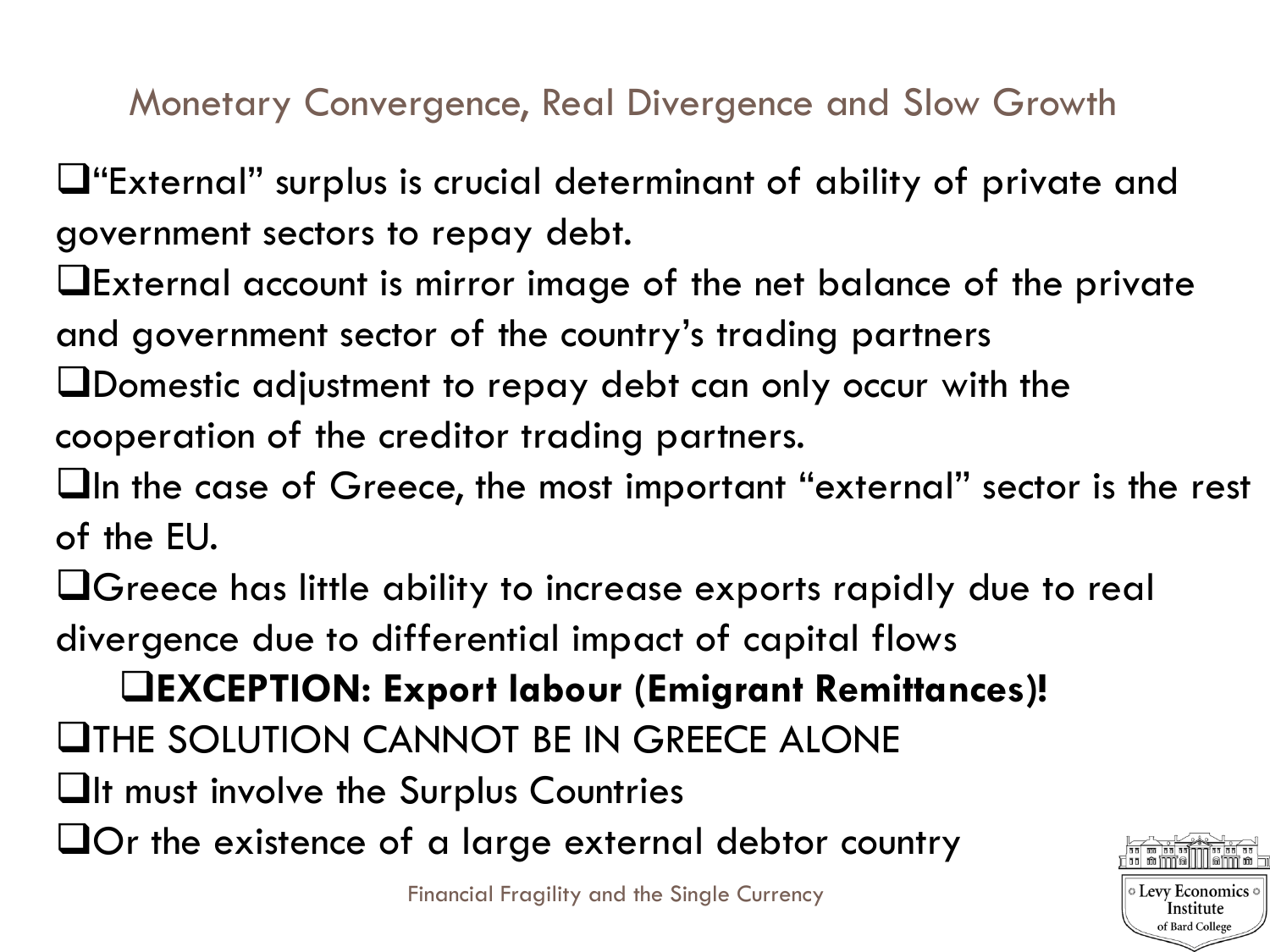# But is this solution Financially Stable?

- $\Box$  In the 1940s the US considered a policy of supporting domestic demand by a permanent current account surplus
- $\Box$  Evsey Domar showed that a stable share of export surplus to GDP was feasible and stable on one condition:
- $\Box$  The rate of increase of the outstanding foreign lending was greater or equal to the interest rate charged on the loans.
- $\Box$  But this is the definition of a PONZI scheme!
- $\Box$  And the reduction in efficiency wages/or currency depreciation to keep the surplus will dampen domestic demand producing STAGNATION or STAGFLATION.
- $\Box$  The survival of the EURO seems to require with the permanent maintenance of a Ponzi scheme or Stagflation.